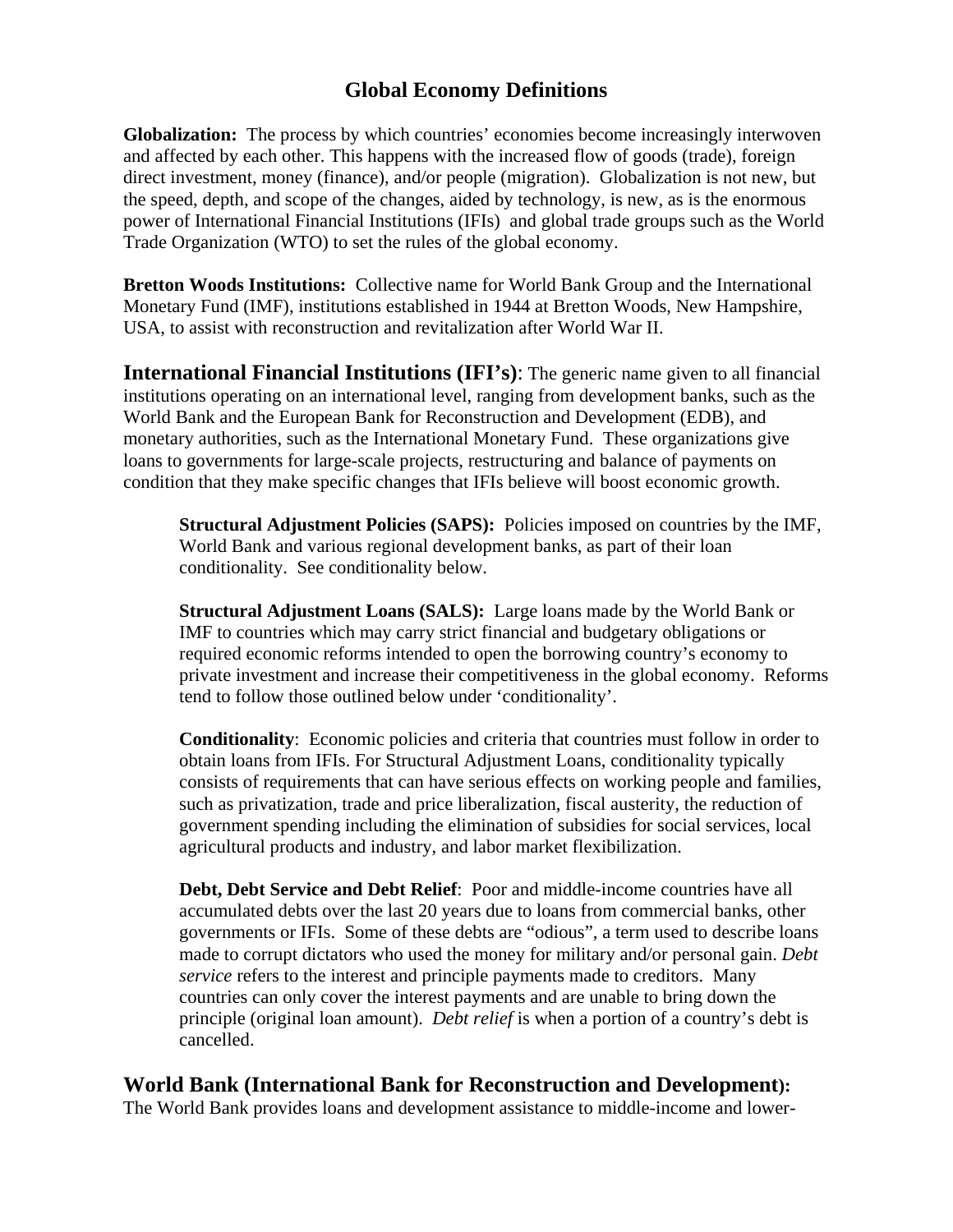income countries with a stated aim of reducing poverty. Loans generally have a 5-year grace period and must be repaid over a period of 15-20 years. The Bank obtains most of its funds through the sale of bonds in international capital markets. Though not a profit-making organization, it has earned a net income from its loans every year since 1948.

**Country Assistance Strategy (CAS):** Outlines the program of policy reforms and projects for which the World Bank provides loans. The CAS document describes the Bank Group's strategy based on an assessment of priorities in the country, and also indicates the level and composition of assistance to be provided based on the strategy and the country's performance on past loans.

**Country Policy and Institutional Assessment (CPIA):** A government's scores indicate the extent to which it has embraced key recommendations for restructuring which typically include liberalization, privatization, strict monetary and fiscal policies. While the Poverty Reduction Strategy (PRS) is key to determining a country's loan worthiness, the CPIA score carries more weight.

**Poverty Reduction Strategy (PRS**): Nationally-formulated economic and social policy strategies to reduce poverty. The stated goals of the PRS are to ensure broad stakeholder participation in formulating strategies, and improved coordination among development partners and donors to achieve poverty reduction goals. Though broad public consultations are supposed to deal with macroeconomic and structural matters, such as targets for growth and inflation, in practice, public input is usually confined to matters of social policy.

**Poverty Reduction Strategy Paper (PRSP**): PRSPs describe the country's macroeconomic, structural and social policies and programs to promote growth and reduce poverty, and the associated external financing needs from IFIs and other sources. In order for a country to quality for multilateral debt relief, it must produce a PRSP. While broad public consultation is essential for the PRSP to be considered legitimate, in practice, the final version of the 'Paper' may or may not reflect that external input. This has generated concern and critiques from civil society and elected officials in particular.

**Interim Poverty Reduction Strategy Paper (IPRSP):** Document which outlines actions the government intends to take to develop a full Poverty Reduction Strategy Paper (PRSP). It also contains details of intended macroeconomic policy reforms and may also include information on the country's poverty situation.

**Poverty Reduction Support Credit (PRSC**): World Bank loan program for countries in support of a Poverty Reduction Strategy Paper (PRSP).

**International Monetary Fund (IMF):** The IMF is an international organization of 183 member countries to promote international monetary cooperation and exchange stability; to foster economic growth and high employment; and to provide short-term financial assistance to countries to help ease balance of payments adjustments.